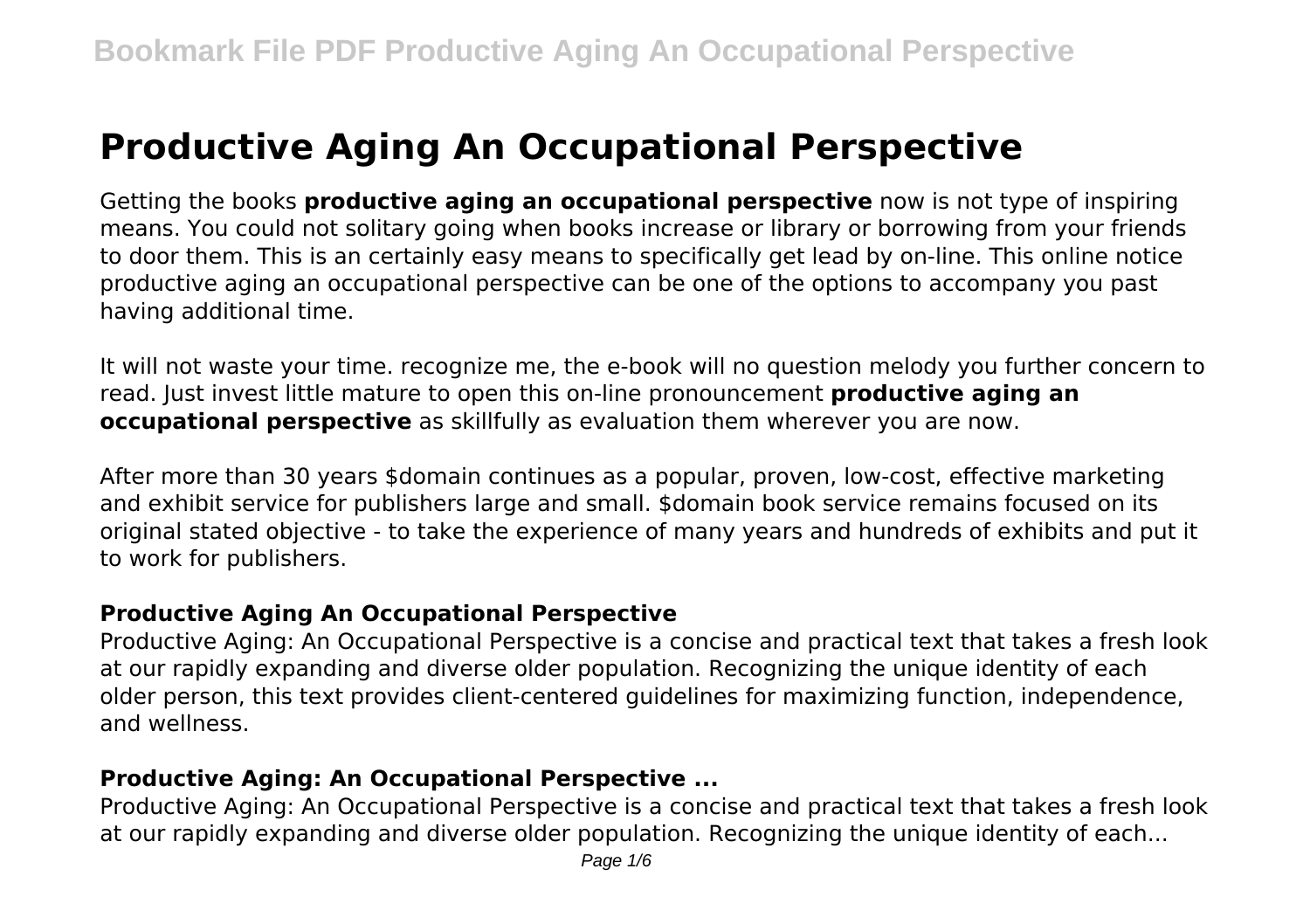#### **Productive Aging: An Occupational Perspective**

Productive Aging: An Occupational Perspective is a concise and practical text that takes a fresh look at our rapidly expanding and diverse older population. Recognizing the unique identity of each older person, this text provides client-centered guidelines for maximizing function, independence, and wellness.

#### **Productive Aging: An Occupational Perspective by Marilyn ...**

Productive Aging: An Occupational Perspective is a concise and practical text that takes a fresh look at our rapidly expanding and diverse older population. Recognizing the unique identity of each older person, this text provides client-centered guidelines for maximizing function, independence, and wellness.

#### **Productive Aging An Occupational Perspective - eCampus.com**

ISBN: 9781617110771 1617110779: OCLC Number: 901104630: Description: xiv, 273 pages : illustrations ; 29 cm: Contents: What is productive aging? / Marilyn B. Cole and Karen C. Macdonald --Generations and diversity in older adulthood / Marilyn B. Cole --Transitions in older adulthood / Marilyn B. Cole --Continuums of care / Karen C. Macdonald and Marilyn B. Cole --Occupational therapist's roles ...

#### **Productive aging : an occupational perspective (Book, 2015 ...**

Productive aging is an approach that emphasizes the positive aspects of growing older and how individuals can make important contributions to their own lives, their communities and organizations, and society as a whole. In the context of work, productive aging involves providing a safe and healthy work environment for everyone through comprehensive strategies that allow workers to function optimally at all ages.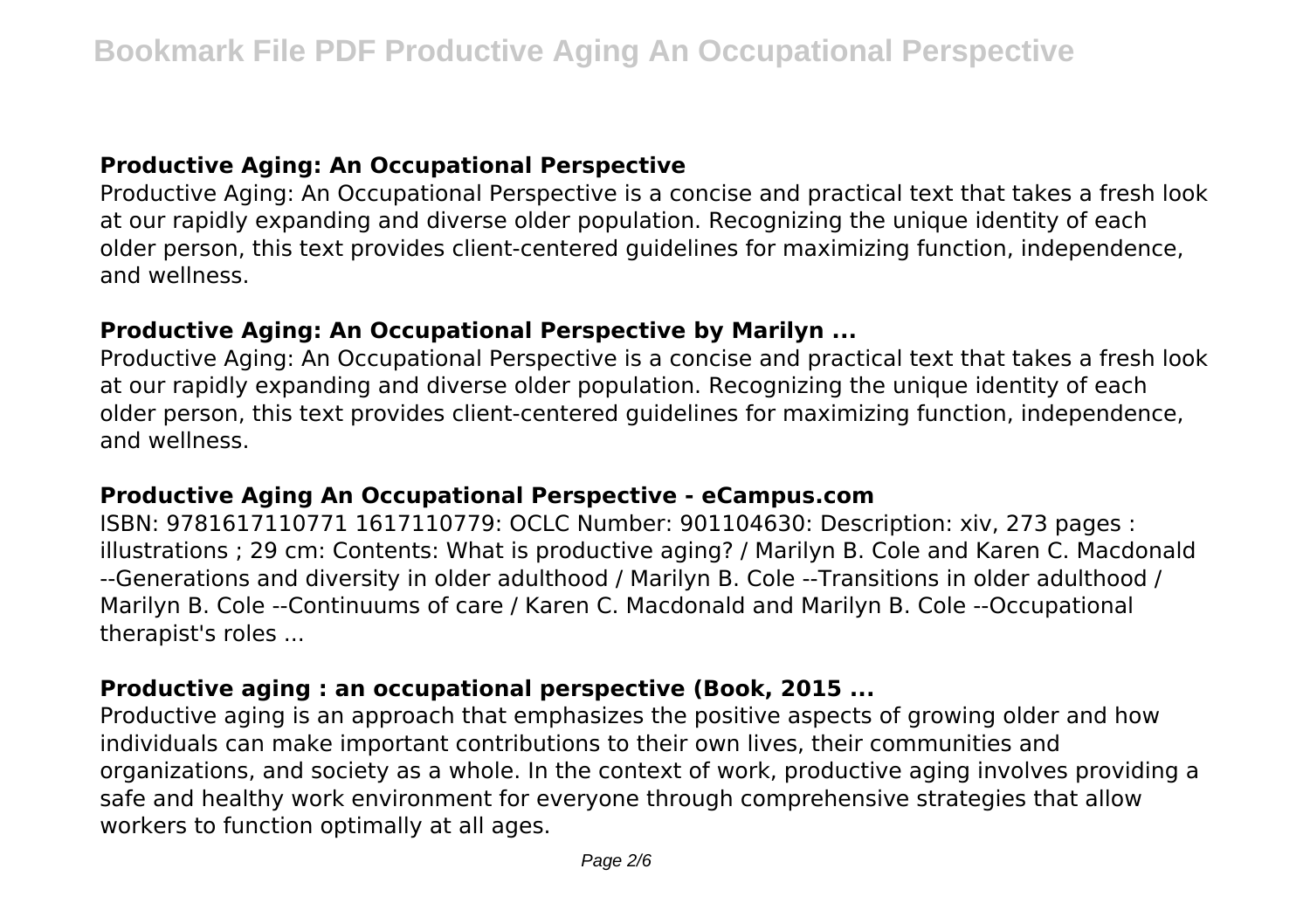# **What is Productive Aging? | NIOSH | CDC**

Occupational Therapy's Distinct Value in Productive Aging. Occupational therapy's distinct value is to improve health and quality of life through facilitating participation and engagement in occupations, the meaningful, necessary, and familiar activities of everyday life. Occupational therapy is client-centered, achieves positive outcomes, and is cost-effective.

#### **Occupational Therapy's Distinct Value in Productive Aging ...**

A Life-Span Perspective Within the context of work, a life-span perspective holds that patterns of change and transition occur throughout the working life. As a result, the scope of productive aging includes all age groups of workers and is not limited to "older workers," however that group may be defined.

## **A Life-Span Perspective | NIOSH | CDC**

The NCPAW developed a four-element conceptual framework for productive aging that could be applied to work: 1) a life span perspective; 2) a comprehensive, integrated approach to occupational safety and health; 3) emphasis on positive outcomes for both workers and organizations; and 4) a supportive culture for multigenerational issues. 33 The ...

#### **Framework for Considering Productive Aging and Work**

Productive Aging. AOTA has identified Productive Aging as a key practice area in the 21st century. Our society's rapidly aging population, increased longevity, the changing world of work, and baby boomers' focus on quality-of-life issues are some of the factors that will increase the need for services in this area. We hope the resources below will help you in your practice.

## **Productive Aging - AOTA**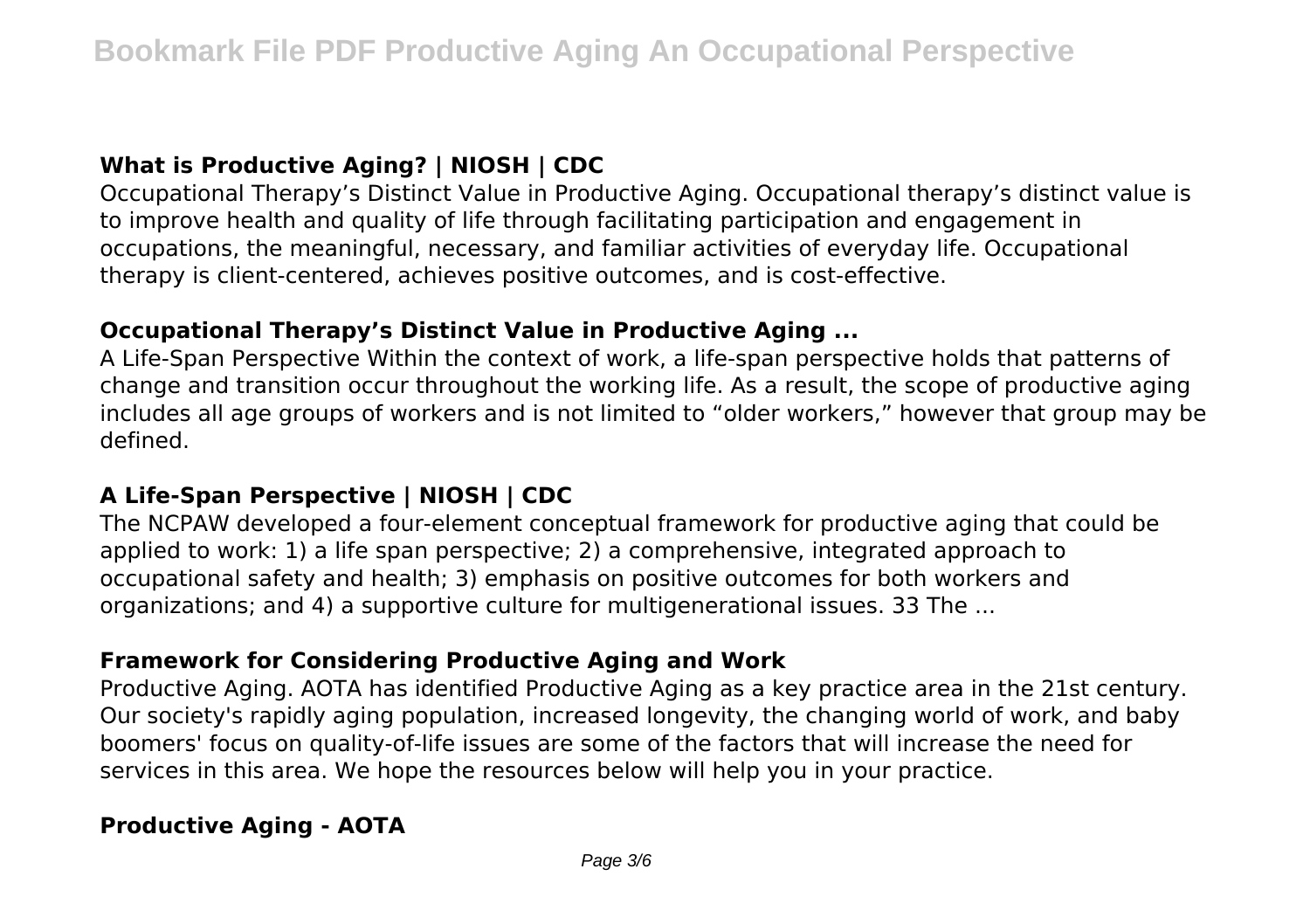Productive Aging: An Occupational Perspective is a concise and practical text that takes a fresh look at our rapidly expanding and diverse older population. Recognizing the unique identity of each older person, this text provides client-centered guidelines for maximizing function, independence, and wellness.

#### **Productive Aging An Occupational Perspective - Powell's Books**

The aging of the U.S. population has led to a number of changes in the workforce, particularly a movement of the worker distribution toward older ages 2, 4. By 2022, about one-third (31.9%) of Americans aged 65 to 74 years will still be working (Toosi 2013). The impact of a longer working life can be significant in both positive and negative ways.

# **A Framework for Productive Aging and Work | | Blogs | CDC**

Productive aging allows baby boomers to continue contributing to their community, society, family, and even their own health decisions. As an occupational therapist, you can help your clients adjust to changes by developing useful action plans. 1. Strategizing for Chronic Diseases.

# **5 Ways Occupational Therapists Help Clients with ...**

Productive Aging: An Occupational Perspective is a concise and practical text that takes a fresh look at our rapidly expanding and diverse older population. Recognizing the unique identity of each older person, this text provides client-centered guidelines for maximizing function, independence, and wellness.

## **9781617110771 | Productive Aging An ... | Knetbooks**

"This book presents a unique opportunity to understand aging from a health and wellness model versus a more traditional medical model and the role of occupational therapy throughout this process. It takes a distinctive perspective in presenting the material based on an original qualitative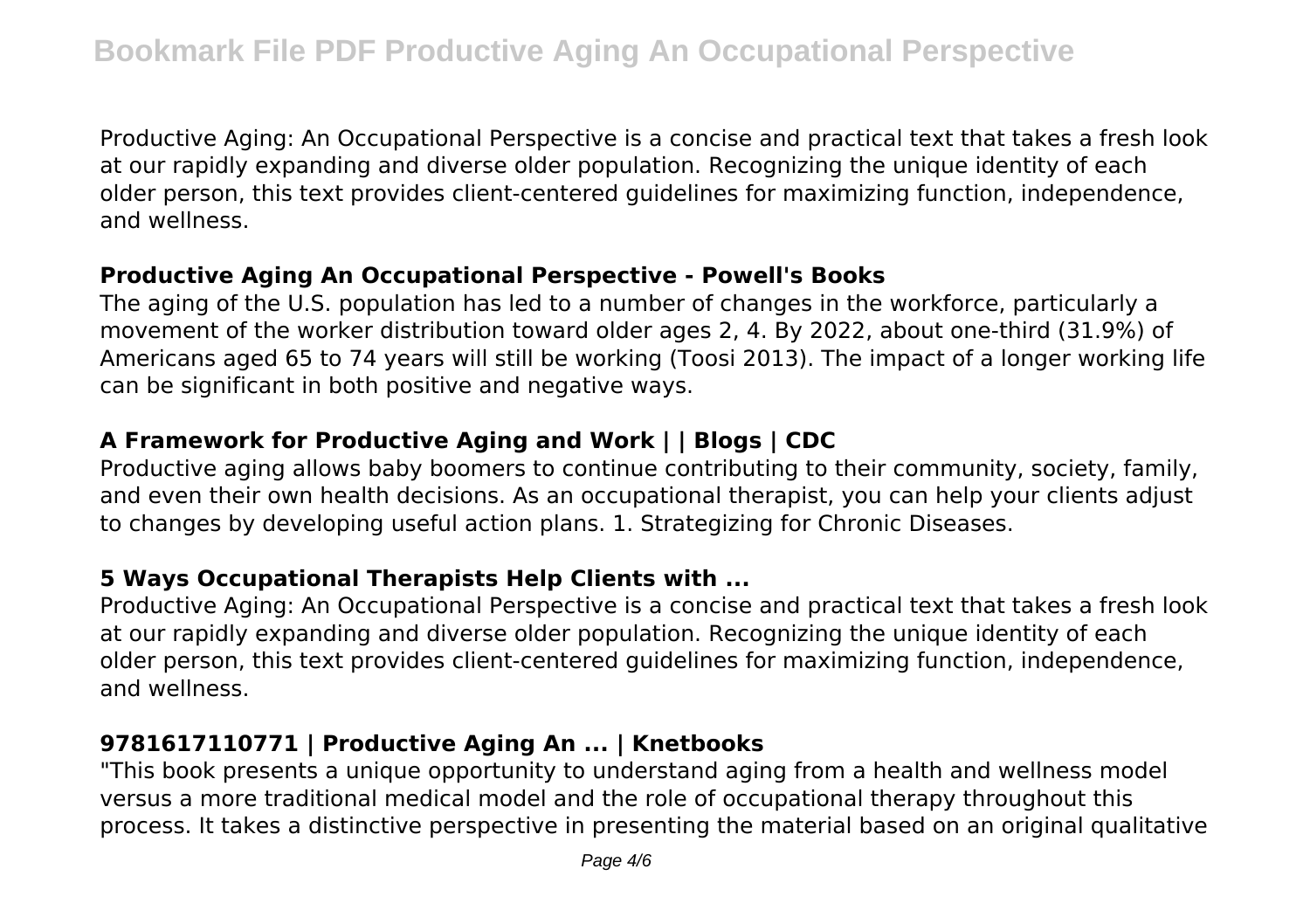study exploring productive aging in older adulthood."

## **Productive Aging : An Occupational Perspective by Karen ...**

SLACK BOOKS, Productive Aging: An Occupational Perspective is a concise and practical text that takes a fresh look at our rapidly expanding and diverse older population. Recognizing the unique...

#### **Productive Aging - SLACK BOOKS**

Occupational therapy potentially may have to address aging issues in these three categories? Chronological, biological, and social In assessing for fall risk, the only physical assessment that allows for use of assistive walking device, such as a walker or a cane? Timed Up and Go Test

# **Productive Aging Flashcards | Quizlet**

Date Presented 03/27/20. This mixed-method study examines fall prevention from the perspective of caregivers of community-dwelling older adults. Both qualitative and quantitative questions were used to explore the caregivers' unique perspectives on home safety, number of recent falls, and hospitalizations.

## **Caregiver Perspective of Fall Prevention for Older Adults ...**

An alternative frame of reference for geriatric practice is presented centering on the concept of productive ageing. This perspective underscores two distinct but compatible conceptualizations of the ageing experience: 1) an external, utilitarian view that emphasizes concrete societal contributions made by older adults to others whether they be individuals, families, groups, organizations, or ...